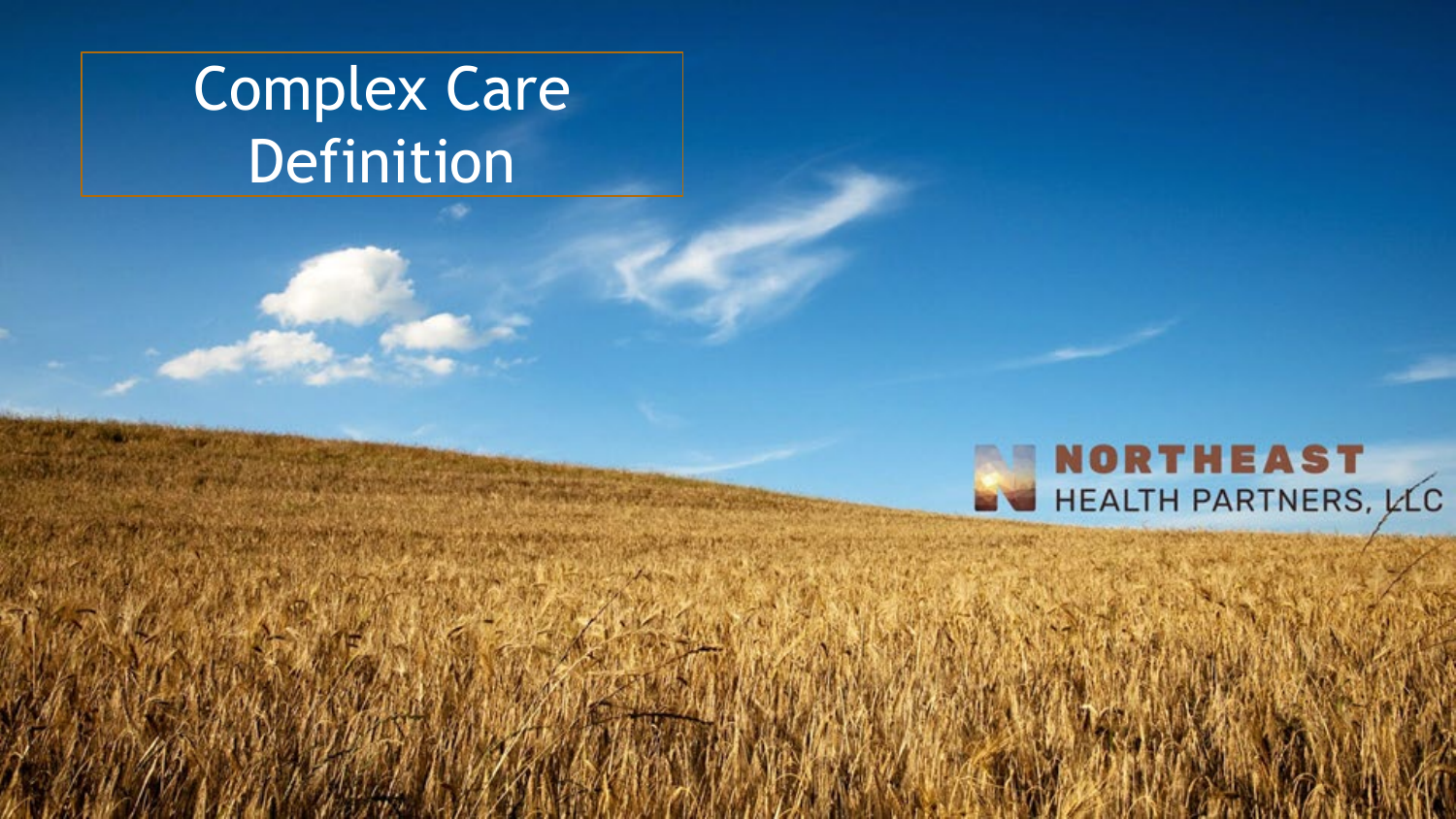# Northeast Health Partners/R2



Using the department's guidelines that complex members are at or above the 75th percentile of annual costs, be at least as large as the complex definition defined by cost only but no more than 5% of the total RAE population and be impactable, NHPs new complex member definition covers roughly 4.45% of our total Medicaid population and is nearly double the size it was previously.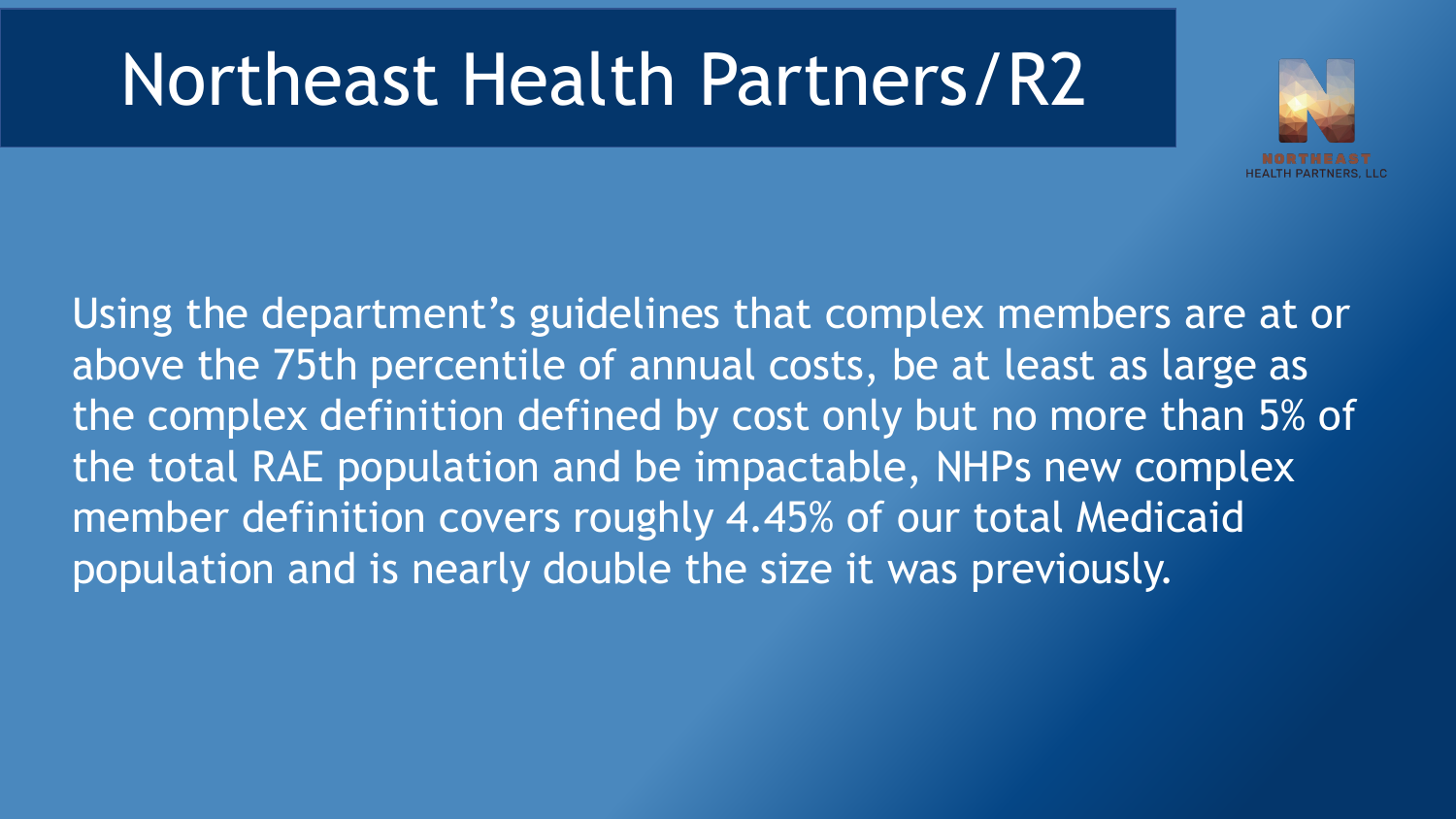### Northeast Health Partners/R2



- NHP acknowledges that the costliest 5% of Medicaid enrollees account for roughly two-thirds of all Medicaid spending
- NHP postulates the more pertinent question is how to identify those who are *most likely* to benefit from care management interventions
	- Members with comorbid conditions (physical health and behavioral health and/or SUD)
	- Members struggling with a condition that is "poorly controlled/nonadherent"
	- Members with SDoH concerns
	- Members with gaps in care (observed difference between the optimal care and the care received)